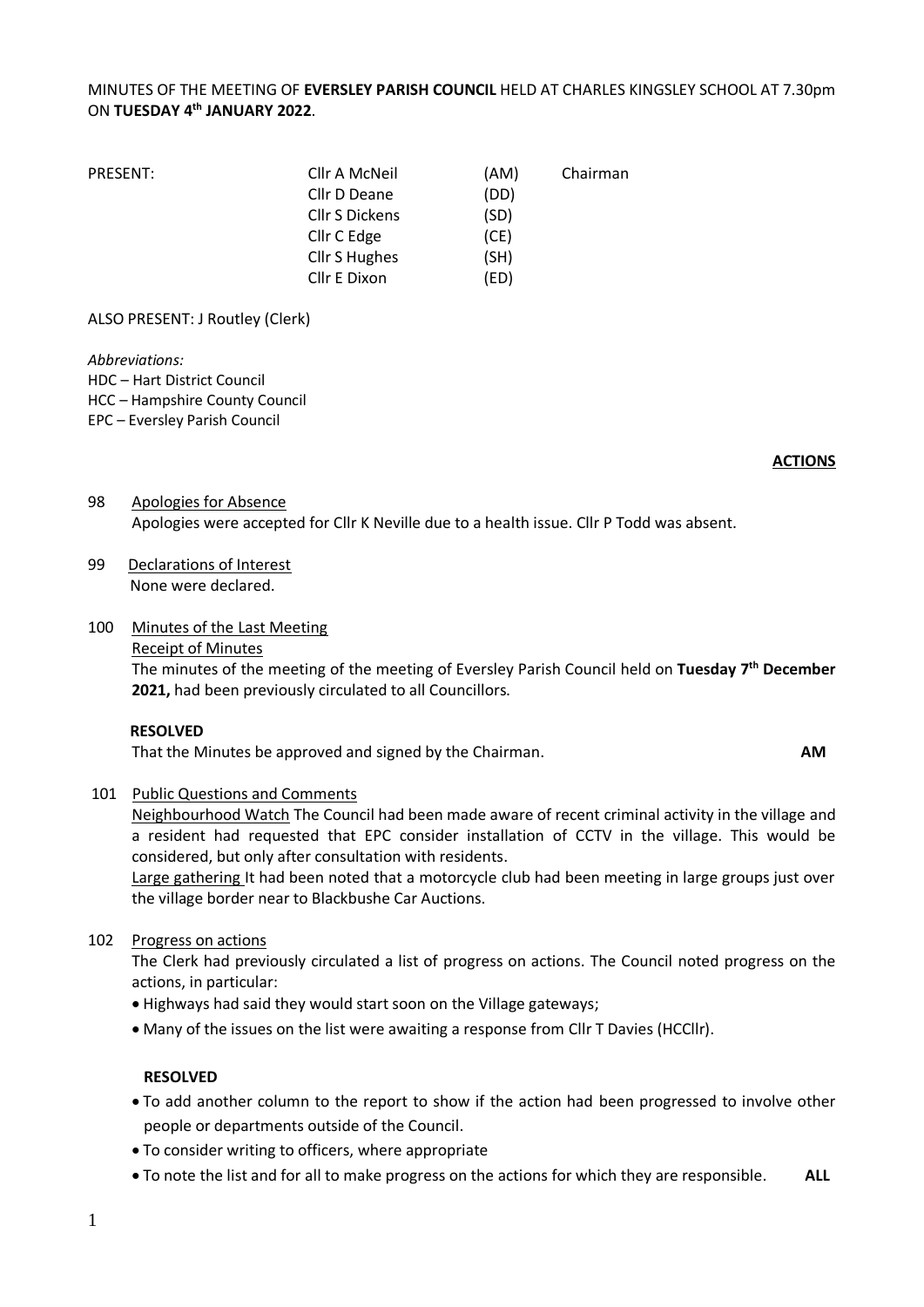- To take completed items off the list. **Clerk**
- 103 Progress report on long-standing issues

T Davies (HCCllr) was not in attendance to provide an update.

### **RESOLVED**

To ask T Davies (HCCllr) for a written progress report on the long-standing issues and to speak to these at the next meeting. **Clerk**

### 104 Financial report

Schedule of Accounts

The Responsible Financial Officer's reconciliation for November 2021 had been previously circulated along with copies of the bank statements. (See Appendix A)

### **RESOLVED**

• The reconciliation for November 2021 was accepted.

### **RESOLVED**

• To authorise the schedule of payments for January 2022 (See Appendix B)

### Year to Date

### **RESOLVED**

The Year-to-Date reports for November 2021 was accepted. (See Appendix C)

Emergency Spend None.

### 105 Decisions made under delegation

### **RESOLVED**

To note decisions made under delegated authority when the Council did not meet. (See Appendix D)

# 106 Preparation for Platinum Jubilee Celebration

The Council discussed the upcoming Platinum Jubilee. **RESOLVED**

- To ask local groups what they are planning on doing. **Clerk**
- To apply to HDC for the Platinum Jubilee grant in order to plant a commemorative oak tree at Cross Green to mark this occasion. **Clerk**

## 107 Suspension of Standing Order 3 (X)

At 9.30pm the Chairman requested that Standing Orders be suspended in order to deal with the remaining items on the Agenda.

## **RESOLVED**

To continue the meeting in order to complete the items on the agenda.

108 Communications

The Communications Working Group had met virtually on  $9<sup>th</sup>$  December. The working group recommended using a specialist company to set up a Council Facebook page in order to improve communication with residents. They also recommended putting analytics onto the existing website to see how it is used.

### **RESOLVED**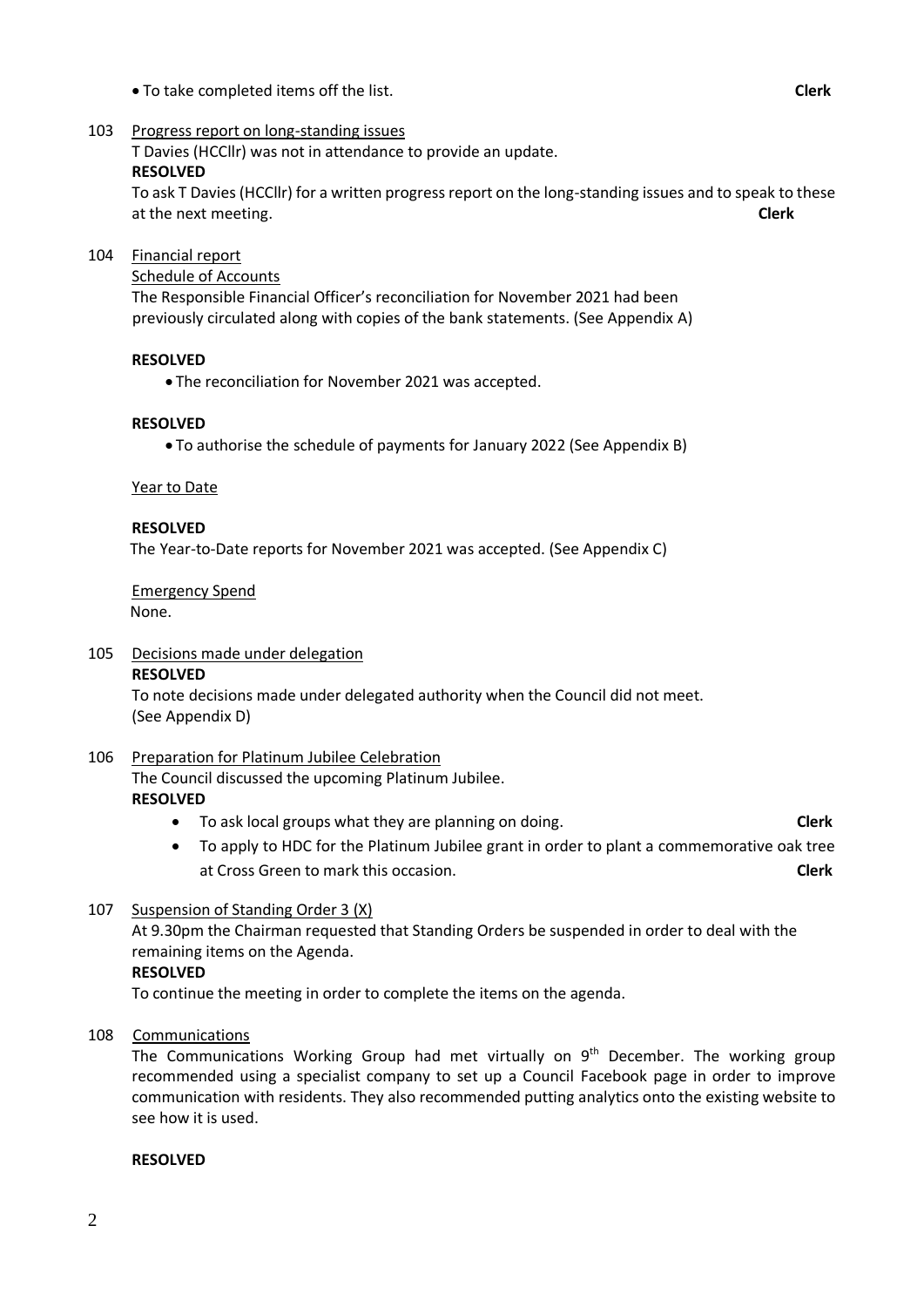- (a) To engage a specialist company to set up, and manage, a Parish Council Facebook page at a cost of up to £3000 per year;
- (b) To prepare a Statement of Work that clearly sets out the responsibilities of the provider and the interaction between the provider and the Council;
- (c) To contract with the provider for an initial period of up to 12 months, with a break clause at three months.
- (d) That this will be a public page that provides information, but makes no provision for comments. It will direct residents to the Council's website for fuller information or when consultation is needed.
- (e) That the Communications Working Group will manage the procurement and make recommendations to Full Council for award of the contract.
- (f) Not to arrange for Councillors, or the Clerk, to be trained on social media training at this stage.
- (g) That EPC will speak to other local councils about their Facebook pages. **Clerk**
	-
- (h) To approve the cost of installing analytics on the website at a cost of up to £50.

## 109 Parish Magazine

## **RESOLVED**

To agree a contract with the Parish Magazine for £35 per month to cover the cost of the publication of the precis of the minutes of the Council's monthly meetings, and up to 2 pages of other Council information each month.

- 110 Enforcement
	- It was noted that the Council is still trying to arrange a meeting with HDC Enforcement. Dr A Crampton (HDCllr) was asked to assist in helping to arrange this.

### 111 Planning

Yateley Neighbourhood Plan Consultation

### **RESOLVED**

That no comments were needed in response to the consultation.

Planning Appeal - To decide a consultee response on the Planning Appeal listed below: 21/00042/REFUSE for Retention of six seasonal worker accommodation units at Church Farm West , Bramshill Road.

## **RESOLVED**

To forward the comments listed below to HDC. **Clerk**

EPC Consultee comment: EPC reiterates its previous comments: 'Eversley Parish Council objects to a permanent permission unless there is an "end-of-use condition", such as that suggested in para 7.5 of the supporting statement from Reading Agricultural Consultants, requiring the removal of the caravans and return of the land on which they are sited to agriculture, if the land ceases to be used for horticultural production by EU Plants Ltd.'

EPC also notes the reasons for the decision to refuse and would therefore request that HDC enforce the removal of the 6 caravans in question.

There being no further items for discussion the Chairman closed the meeting at 10pm.

Chairman…………………………………………………Date………………………………………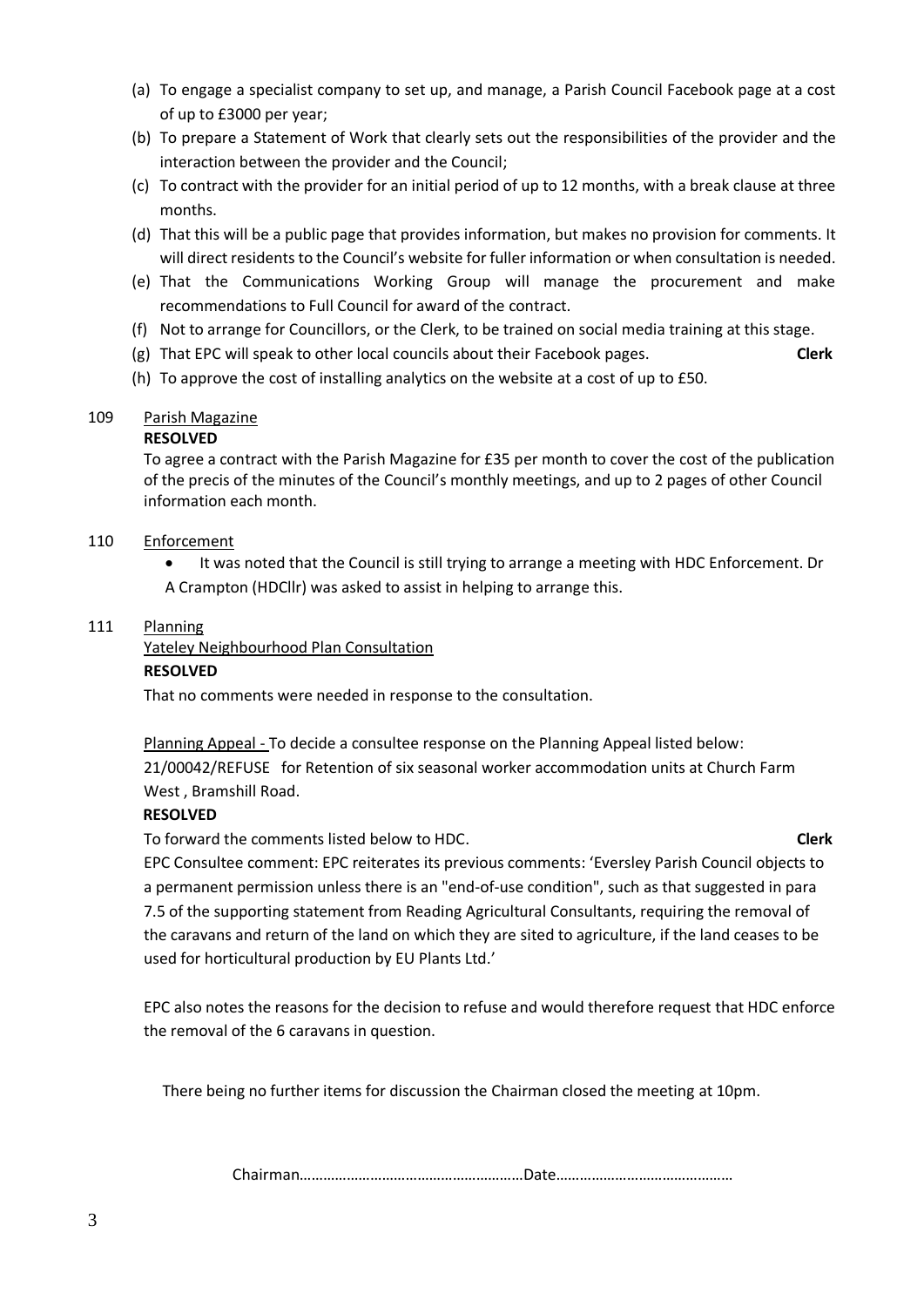### **The next Full Council Meeting will be held on Tuesday 1 st February 2022**

| <b>Forward Plan</b> |                       |             |  |  |
|---------------------|-----------------------|-------------|--|--|
| Date                | Meeting               | Draft Items |  |  |
| 25 Jan 2022         | Open Spaces Committee |             |  |  |
| 1 Feb 2022          | <b>Full Council</b>   |             |  |  |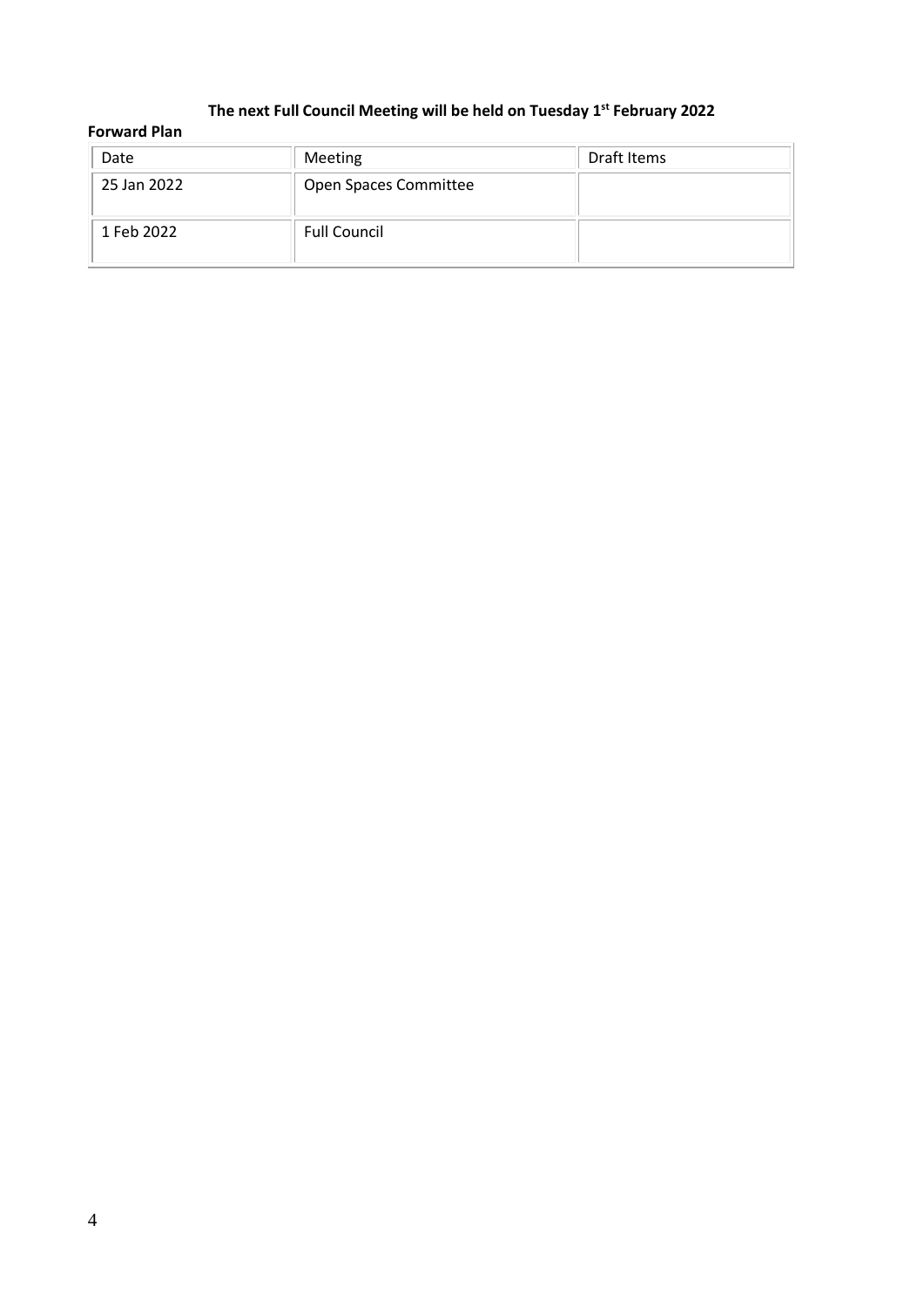# **Appendix A**

| <b>Eversley Parish</b><br>Council | <b>Bank</b><br><b>Reconciliation</b> |                                                                |               |                      |            |              |
|-----------------------------------|--------------------------------------|----------------------------------------------------------------|---------------|----------------------|------------|--------------|
| 30th Nov 2021                     |                                      |                                                                |               |                      |            |              |
| <b>Prepared by</b>                |                                      | J. Routley,                                                    |               |                      |            |              |
|                                   |                                      | <b>Clerk/RFO</b>                                               |               |                      |            |              |
| <b>Date</b>                       |                                      |                                                                |               |                      |            |              |
| <b>Approved by</b>                |                                      | A. McNeil,<br>Chairman                                         |               |                      |            |              |
| <b>Date</b>                       |                                      |                                                                |               |                      |            |              |
| <b>Approved by</b>                |                                      | <b>Councillor</b>                                              |               |                      |            |              |
| <b>Signed</b>                     |                                      |                                                                |               |                      |            |              |
| <b>Date</b>                       |                                      |                                                                |               |                      |            |              |
| <b>Current Account</b><br>No.     | 37685868                             |                                                                |               |                      |            |              |
| <b>Brought forward</b>            | as at 31st Oct<br>2021               |                                                                |               |                      |            |              |
| as per Bank                       |                                      |                                                                |               |                      |            |              |
| <b>Statement</b>                  |                                      |                                                                |               |                      |            |              |
|                                   |                                      |                                                                |               |                      |            | 68,537.83    |
| <b>Chq No./Bacs</b><br>date/ref   | Payee                                | <b>Description</b>                                             | Invoice no.   | <b>Net</b><br>Amount | <b>VAT</b> | <b>Total</b> |
| 06-Oct-2021/charge<br>card        | ICO                                  | <b>Annual Data</b><br><b>Protection Fee</b>                    | Z8827755      | 40.00                |            | $-40$        |
| 06-Oct-2021/charge<br>card        | <b>RBL Poppy</b><br>Appeal           | Wreath/donation                                                |               | 50.00                |            | $-50$        |
| 02-Oct-2021/charge<br>card        | Zoom Video<br>Communications<br>Inc. | Monthly Zoom<br>subscription                                   | INV110648456  | 11.99                | 2.40       | $-14.39$     |
| 24-Oct-2021                       | <b>BT Group</b>                      | Monthly office<br>phone costs                                  | M126RM        | 32.20                | 6.44       | $-38.64$     |
| 08-Oct-2021                       | Staff                                | Salaries - Oct                                                 |               | 1,530.53             | 0.00       | $-1,530.53$  |
| 08-Oct-2021                       | J Routley, Clerk                     | Expenses/Admin<br>- Oct                                        |               | 40.51                | 0.00       | $-40.51$     |
| 08-Oct-2021                       | Hampshire<br>Pension Fund            | Sept contribution                                              |               | 400.14               | 0.00       | $-400.14$    |
| 26-Oct-2021                       | Nick Robins Ltd                      | Grounds<br>maintenance -<br>Oct                                | 13957         | 1,025.00             | 205.00     | $-1,230.00$  |
| 31-Oct-2021                       | Basingstoke<br><b>Skip Hire</b>      | Skip hire Oct                                                  | 497721        | 77.58                | 15.52      | $-93.10$     |
| 27-Oct-2021                       | Nick Robins Ltd                      | Repairing<br>damaged steps -<br>Centre Green                   | 13960         | 190.00               | 38.00      | $-228.00$    |
| 26-Oct-2021                       | <b>Nick Robins Ltd</b>               | Clearance of<br>path 23                                        | 13958         | 150.00               | 30.00      | $-180.00$    |
| 14-Oct-2021                       | Amazon<br>Payments UK<br>Limited     | Printer paper<br>and stickers                                  | GB11P8TTMAEUI | 18.28                | 3.68       | $-21.96$     |
| 08-Oct-2021                       | Playscene Ltd*                       | Supply and<br>install slide and<br>surfacing -<br>Lower Common | 2075          | 7,225.00             | 1,445.00   | $-8,670.00$  |
| 08-Oct-2021                       | Playscene Ltd*                       | Overpayment<br>error                                           |               | 90.00                |            | $-90.00$     |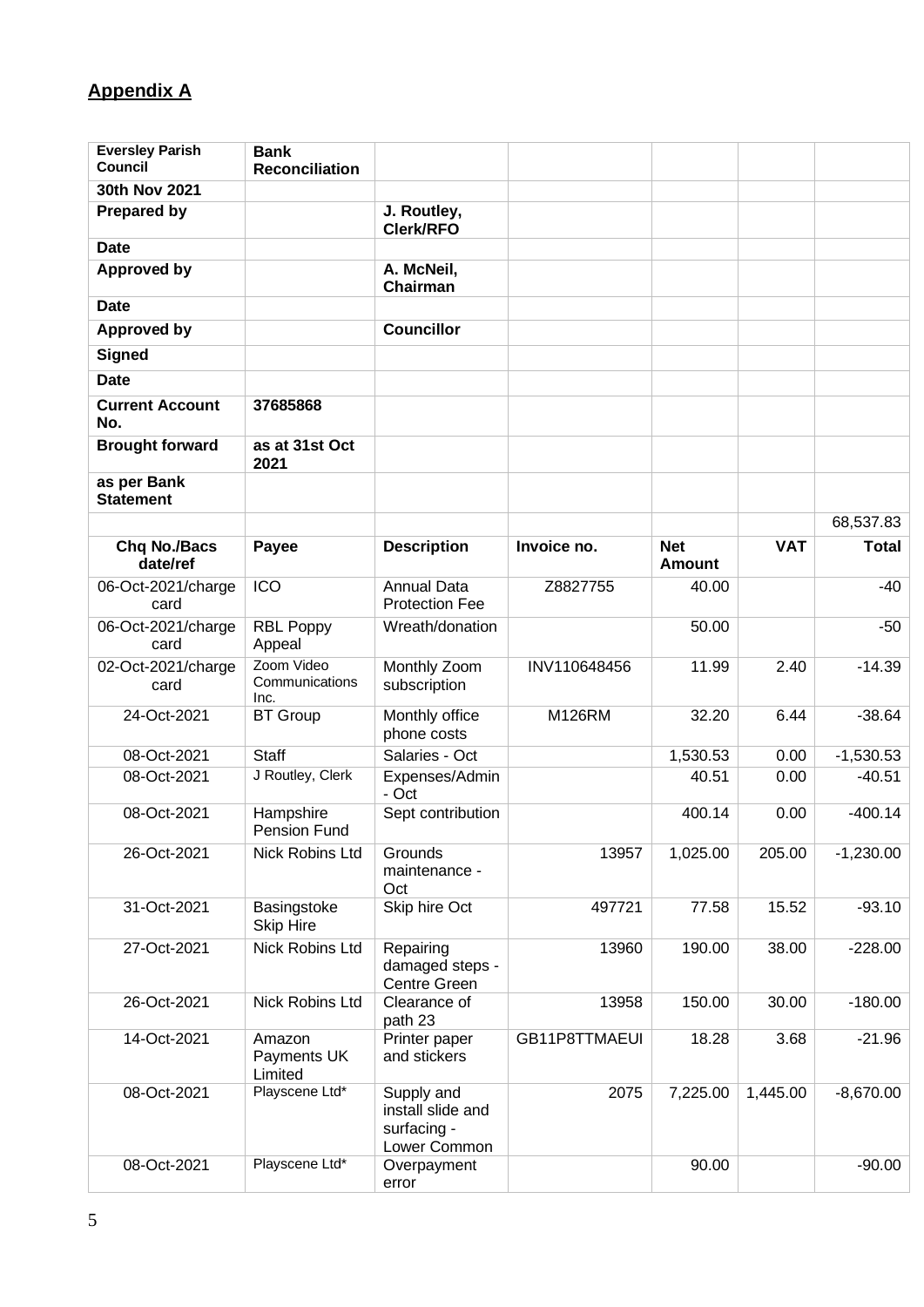| 10-Oct-2021                                                      | <b>Nick Robins Ltd</b>        | For replacing<br>damaged fence<br>posts at<br>Warbrook Lane<br>Allotments | 13943       | 338.25 | 67.65 | $-405.90$  |
|------------------------------------------------------------------|-------------------------------|---------------------------------------------------------------------------|-------------|--------|-------|------------|
|                                                                  | S. Hughes                     | <b>Bulbs Cross</b><br>Green                                               |             | 21.57  | 21.57 | $-21.57$   |
| 19-Nov-2021                                                      | Lloyds Bank                   | <b>Bank Fees</b>                                                          | 324504472   | 7.85   | 0.00  | $-7.85$    |
| Lodgements                                                       |                               |                                                                           | Invoice no. |        |       |            |
| 23-Nov-2021                                                      | Playscene Ltd*                | refunding<br>overpayment<br>error                                         |             | 90.00  | 0.00  | 90.00      |
| <b>Total movement</b>                                            | as per<br>cashbook            |                                                                           |             |        |       | 55,565.24  |
| <b>Unpresented</b><br>cheques/payments                           | as at 30th Nov<br>2021        |                                                                           |             |        |       |            |
| Chq no./reference                                                |                               |                                                                           |             |        |       |            |
| 25-Nov-<br>2021/charge card                                      | Roadware                      | keys for bins                                                             | 7583        | 31.90  | 6.38  |            |
| <b>Bank Balance as</b><br>at                                     | 30th Nov 2021<br>as per Sheet |                                                                           |             |        |       | 55,565.24  |
| <b>Balance Reserve</b><br><b>Account</b>                         | 38770268                      |                                                                           |             |        |       | 82,745.35  |
|                                                                  | 9-Nov-2021                    | Interest                                                                  |             |        |       | 0.66       |
|                                                                  |                               |                                                                           |             |        |       | 82,746.01  |
| <b>Total funds held</b><br>by EPC                                | as at 30th Nov<br>2021        |                                                                           |             |        |       | 138,311.25 |
| * Overpayment<br>error of £90.<br><b>Refunded on</b><br>23.11.21 |                               |                                                                           |             |        |       |            |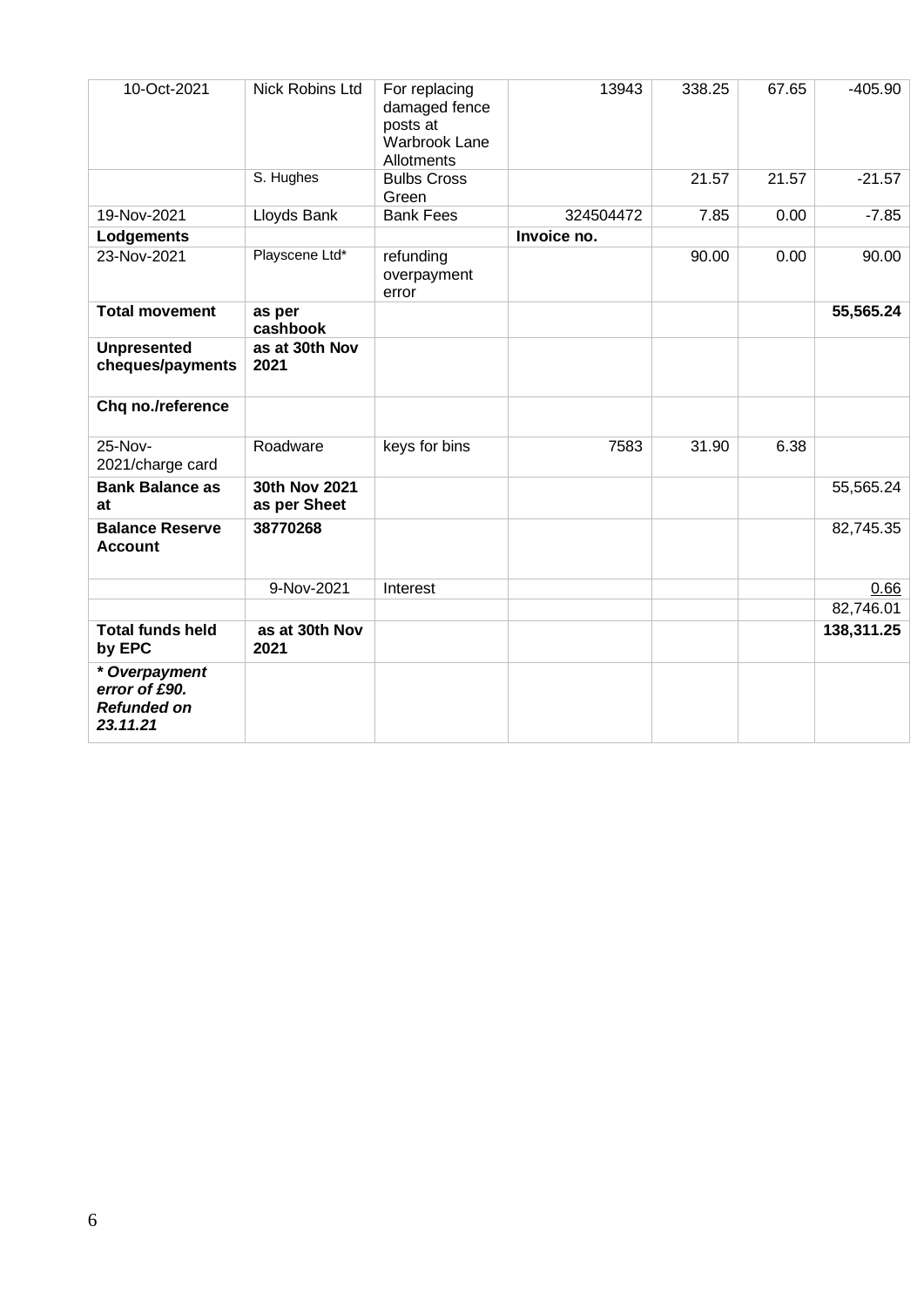# **Appendix B**

| <b>Eversley Parish Council</b>           |                       |                                                                                         |                             |            |              |
|------------------------------------------|-----------------------|-----------------------------------------------------------------------------------------|-----------------------------|------------|--------------|
|                                          |                       |                                                                                         |                             |            |              |
| <b>Payments for approval</b><br>4.1.2022 |                       |                                                                                         |                             |            |              |
| The invoices listed have                 |                       |                                                                                         |                             |            |              |
| been examined, verified and              |                       |                                                                                         |                             |            |              |
| certified by the Responsible             |                       |                                                                                         |                             |            |              |
| <b>Financial Officer</b>                 |                       |                                                                                         |                             |            |              |
|                                          |                       |                                                                                         |                             |            |              |
| <b>Prepared</b>                          |                       |                                                                                         |                             |            |              |
| by<br>J Routley, Clerk/RFO               |                       |                                                                                         |                             |            |              |
| <b>Date</b>                              |                       |                                                                                         |                             |            |              |
|                                          |                       |                                                                                         |                             |            |              |
| <b>Approved by</b>                       |                       |                                                                                         |                             |            |              |
| A McNeil, Chairman                       |                       |                                                                                         |                             |            |              |
| <b>Date</b>                              |                       |                                                                                         |                             |            |              |
|                                          |                       |                                                                                         |                             |            |              |
| <b>Approved by</b>                       |                       |                                                                                         |                             |            |              |
| <b>Councillor</b>                        |                       |                                                                                         |                             |            |              |
| <b>Signed</b>                            |                       |                                                                                         |                             |            |              |
| <b>Date</b>                              |                       |                                                                                         |                             |            |              |
|                                          |                       |                                                                                         |                             |            |              |
|                                          |                       |                                                                                         |                             |            |              |
| Payee                                    | <b>Invoice</b><br>no. | <b>Description</b>                                                                      | <b>Net</b><br><b>Amount</b> | <b>VAT</b> | <b>Total</b> |
|                                          |                       |                                                                                         |                             |            |              |
| Lloyds Bank                              |                       | <b>Bank Fees</b>                                                                        | 7.00                        | 0.00       | 7.00         |
| <b>BT Group</b>                          | M128 ZV               | Monthly office phone<br>costs                                                           | 32.20                       | 6.44       | 38.64        |
| <b>Staff</b>                             |                       | Salaries - Dec                                                                          | 1,636.69                    | 0.00       | 1,636.69     |
| J Routley, Clerk                         |                       | Expenses/Admin -<br>Dec.                                                                | 53.40                       | 0.00       | 53.40        |
| Hampshire Pension Fund                   |                       | Dec contribution                                                                        | 444.60                      | 0.00       | 444.60       |
| Nick Robins Ltd                          | 14004                 | Grounds maintenance<br>- Dec                                                            | 935.00                      | 187.00     | 1,122.00     |
| Nick Robins Ltd                          | 13996                 | Removal of old goal<br>post and putting up<br>new goal post at<br><b>Chequers Green</b> | 175.00                      | 35.00      | 210.00       |
| Basingstoke Skip Hire                    | 502502                | Skip hire Dec                                                                           | 93.90                       | 18.78      | 112.68       |
| HM Revenue and Customs only              |                       | <b>HMRC Oct-Dec</b>                                                                     | 1,301.17                    | 0.00       | 1,301.17     |
|                                          |                       |                                                                                         |                             |            |              |
|                                          |                       |                                                                                         |                             |            |              |
|                                          | <b>TOTAL</b>          |                                                                                         |                             |            | 4,926.18     |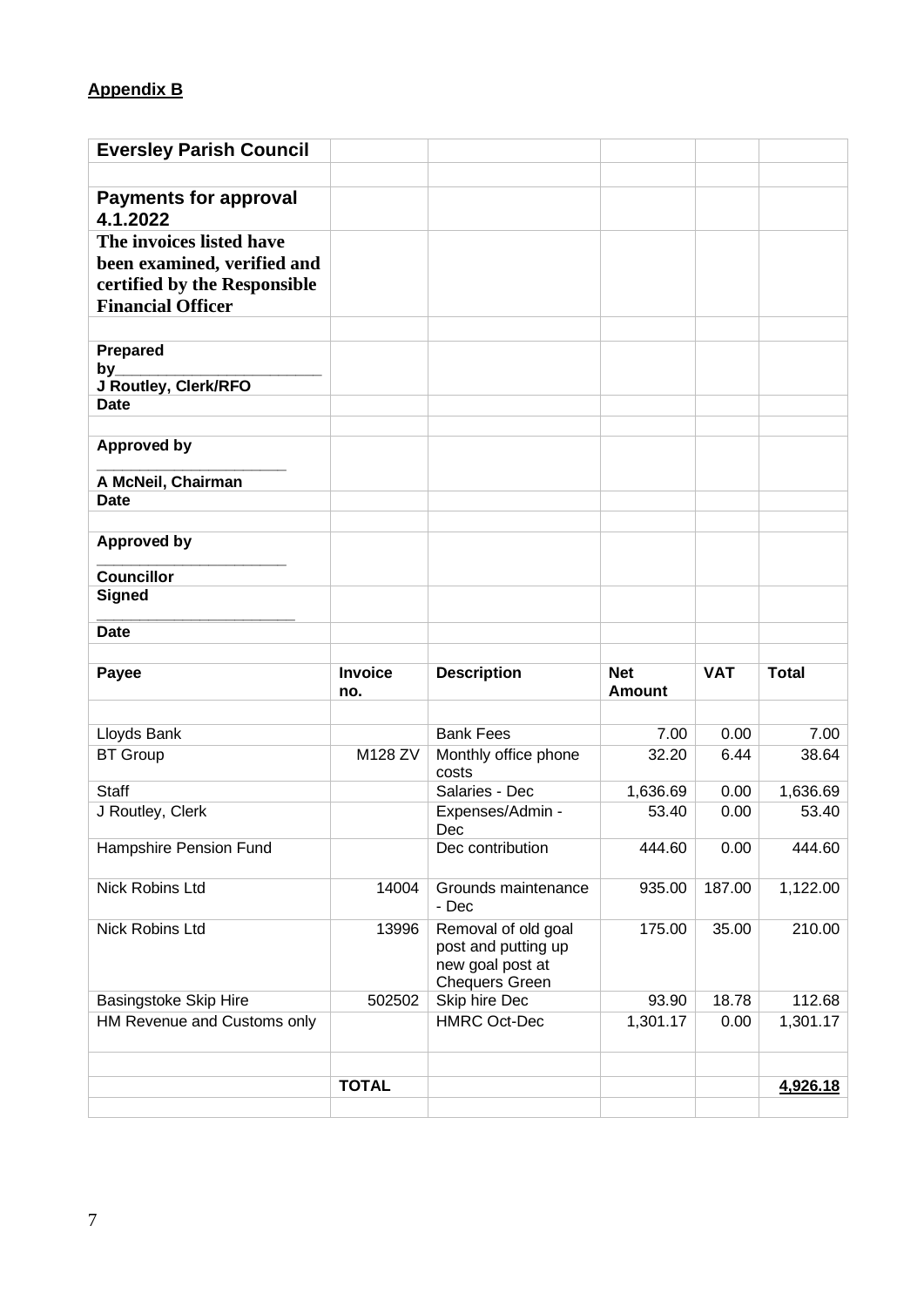# **Appendix C**

| <b>Year to Date</b>                                         |             |                         |                     |
|-------------------------------------------------------------|-------------|-------------------------|---------------------|
| at 30th Nov 2021                                            |             |                         |                     |
|                                                             |             |                         |                     |
|                                                             | FY 21-22    | <b>Budget 21-</b><br>22 | % of budget<br>used |
|                                                             | <b>YEAR</b> |                         |                     |
|                                                             | to date     |                         |                     |
| <b>Income</b>                                               |             |                         |                     |
|                                                             |             |                         |                     |
| Precept (split into 2 payments)                             | 78,977.00   | 78,977                  |                     |
| <b>HDC Council Tax Support Grant</b>                        | 0.00        | $\Omega$                |                     |
| Bank Interest (on reserve acc)                              | 4.52        | 10                      |                     |
| <b>Garden Plot Rents</b>                                    | 646.00      | 518                     |                     |
| S106 Funds                                                  | 0.00        | $\Omega$                |                     |
| <b>Burial Ground Fees</b>                                   | 1,470.00    | 1,500                   |                     |
| Donations/Grants                                            | 2,560.20    | 2,560                   |                     |
| other income                                                | 90.00       | 0                       |                     |
| Insurance claim                                             | 0.00        | $\Omega$                |                     |
| <b>VAT Reclaim</b>                                          | 0.00        |                         |                     |
| <b>Sub Total</b>                                            | 83,747.72   | 83,565                  |                     |
|                                                             |             |                         |                     |
| <b>Expense</b>                                              |             |                         |                     |
| Staff Renumeration + Pension +HMRC                          | 19,511.70   | 29,367                  | 66.4                |
| <b>Admin/Office Costs</b>                                   | 1,144.37    | 2,383                   | 48.0                |
| <b>Hall Rental</b>                                          | 300.00      | 550                     | 54.5                |
| Chair/Cllr Expenses                                         | 113.41      | 500                     | 22.7                |
| <b>Bank Charges</b>                                         | 91.40       | 120                     | 76.2                |
| Subscriptions/Publications                                  | 1,142.90    | 1,750                   | 65.3                |
| Insurance/Audit Fees                                        | 2,148.47    | 2,500                   | 85.9                |
| Election costs (every 4 years unless by-election<br>called) | 0.00        | 0                       | 0.0                 |
| <b>Admin Sub Total</b>                                      | 24,452.25   | 37,170                  | 65.8                |
| <b>Grounds Maintenance</b>                                  | 8,141.90    | 13,120                  | 62.1                |
| Repairs/Maintenance                                         | 2,988.74    | 6,000                   | 49.8                |
| conservation volunteers                                     | 0.00        | 517                     | 0.0                 |
| <b>Tackling Flooding</b>                                    | 0.00        | 1,550                   | 0.0                 |
| <b>Tree Work</b>                                            | 175.00      | 3,400                   | 5.1                 |
| <b>Tree Survey</b>                                          | 0.00        | 2,000                   | 0.0                 |
| Waste Management                                            | 691.90      | 1,429                   | 48.4                |
| Annual Playground Inspection                                | 0.00        | 360                     | 0.0                 |
| EPC projects + new equipment                                | 7,966.57    | 8,000                   | 99.6                |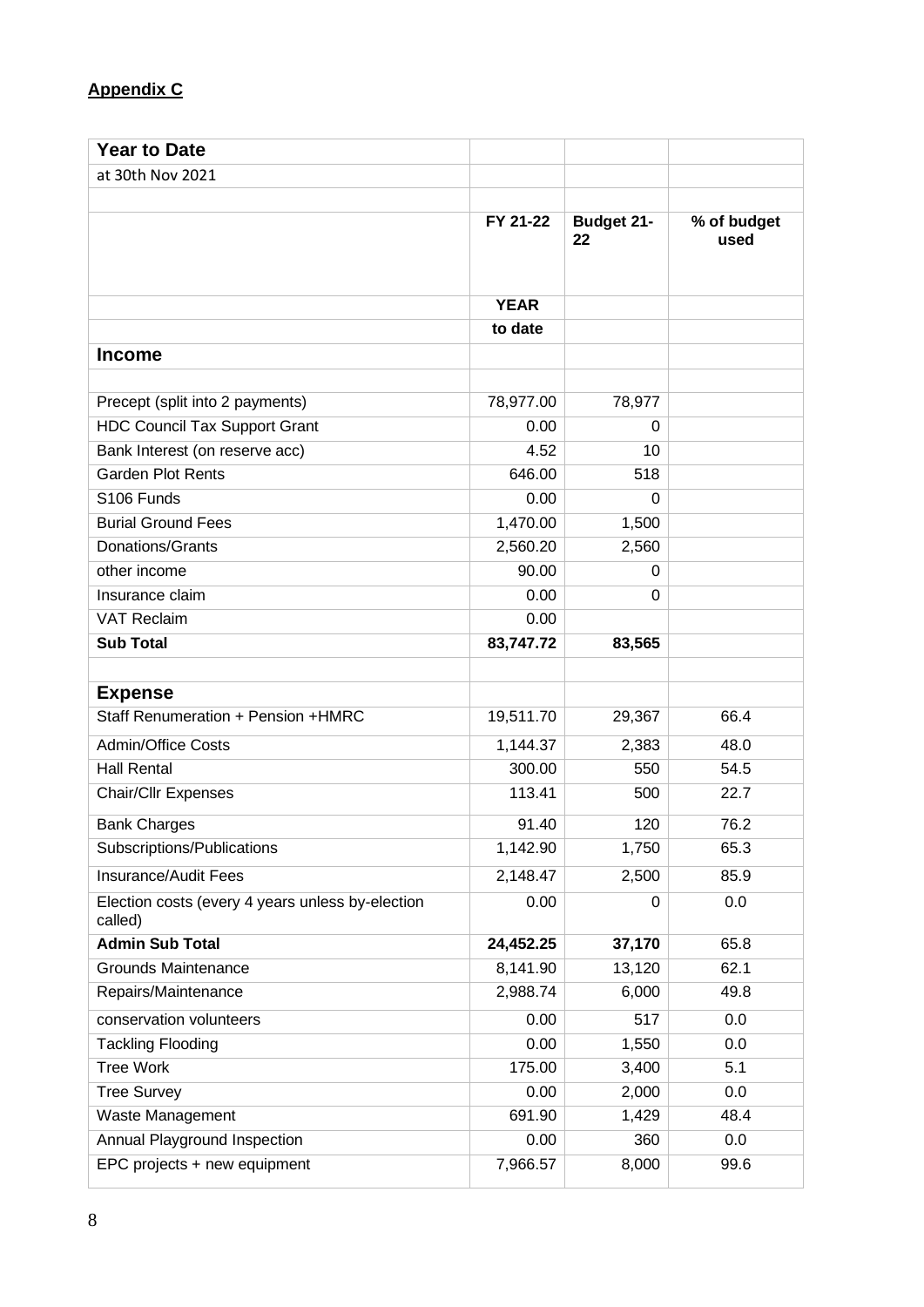| <b>Bus Shelters</b>                                            | 0.00       | $\Omega$ | 0.0            |
|----------------------------------------------------------------|------------|----------|----------------|
| Payback team                                                   | 0.00       | 2,161    | 0.0            |
| <b>Clearing allotments</b>                                     | 0.00       | 450      | 0.0            |
| <b>Emergency Plan</b>                                          | 0.00       | 0        | 0.0            |
| Neighbourhood Plan consultation                                | 0.00       | 5,000    | 0.0            |
| <b>OS Sub Total</b>                                            | 19,964.11  | 43,987   | 45.4           |
| Website                                                        | 286.90     | 408      | 70.3           |
| Training                                                       | 45.00      | 500      | 9.0            |
| Grants                                                         | 100.00     | 1,500    | 6.7            |
| Section 137 Payments/now GPC and not a limit                   | 0.00       | 0        | 0.0            |
| <b>VAT</b>                                                     | 4,227.85   |          |                |
| <b>Sub Total</b>                                               | 4,659.75   | 2,408    | 193.5          |
|                                                                | 49,076.11  | 83,565   | 58.7           |
| <b>Income - Expenditure</b>                                    | 34,671.61  | 0        |                |
|                                                                |            |          |                |
|                                                                |            |          |                |
| Funds carried over from Current Account                        | 70,859.87  | 70,860   |                |
| Funds carried over from Reserve Account                        | 32,741.49  | 32,741   |                |
| Plus Income-expenditure                                        | 34,671.61  | 0        |                |
| Outstanding Cheques not cashed                                 | 38.28      |          |                |
| <b>Total Funds remaining</b>                                   | 138,311.25 | 103,601  | $\blacksquare$ |
|                                                                |            |          |                |
| <b>Earmarked Reserves</b>                                      |            |          |                |
| 6 months running costs                                         | 24,425     |          |                |
| Project: Village Signs                                         | 12,000     |          |                |
| Project: New Play Area Cross Green                             | 30,000     |          |                |
|                                                                |            |          |                |
| <b>Total Earmarked Reserves (Total Reserves-</b><br>Earmarked) | 66,425     |          |                |
| <b>Funds Remaining after Earmarked Reserves</b>                | 71,886     |          |                |